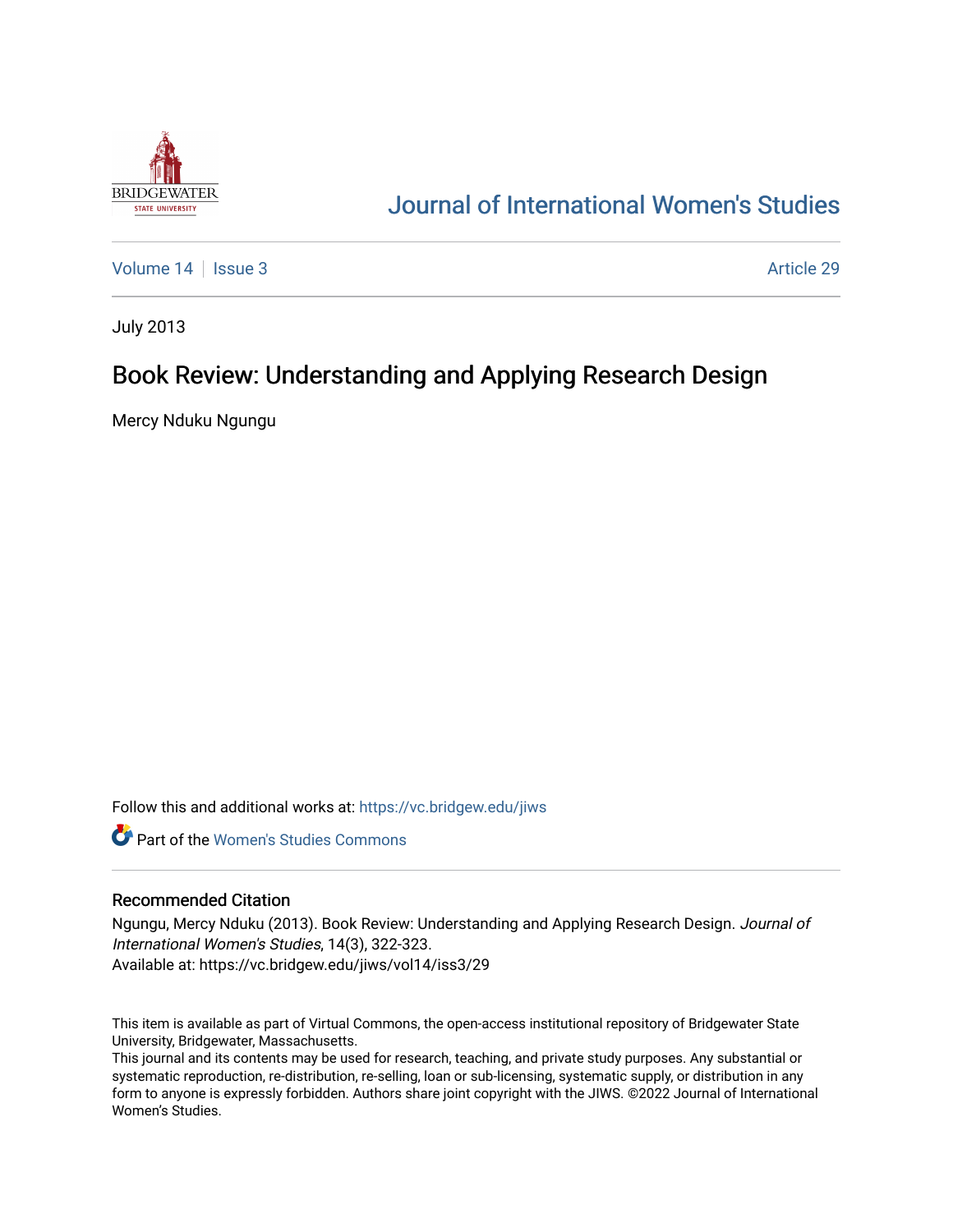#### Ngungu: Book Review

This journal and its contents may be used for research, teaching and private study purposes. Any substantial or systematic reproduction, re-distribution, re-selling, loan or sub-licensing, systematic supply or distribution in any form to anyone is expressly forbidden. ©2013 Journal of International Women's Studies.

### **Understanding and Applying Research Design. 2013. Martin Lee Abbott & Jennifer McKinney. John Wiley & Sons, Inc., New Jersey, United States of America. (425pp). (Paperback) (\$103.49 ) ISBN 978-1-118-09648-2.**

Reviewed by Mercy Nduku Ngungu $<sup>1</sup>$ </sup>

*Understanding and Applying Research Design* is written by Martin Lee Abbott and Jennifer McKinney. The authors employ an in-depth approach in the structure of the book. The book is divided into four parts with short illustrated exercises. The first part examines the premises of research. The second part discusses the procedures of research. The third part explains designs of research and the fourth part: statistics and data management. SPSS screen shots of menus and tables are used to further illustrate the concepts discussed. In the introduction, the authors highlight the importance of good research design and solid analytical skills in the advancement of social scientific research. Both authors have taught research methods and statistics courses at university level for many years. They are also accomplished researchers with published articles and books.

The authors discuss hindsight bias and conforming evidence and how they affect research. Research findings are often assumed to be valid. However, authors warn of making hasty conclusions based on very little evidence. Abbott and McKinney point out that our view of the world is influenced by a range of variables such as class, gender, education, religion and political affiliation among other variables. The authors however, caution that there is need to critique/question research findings responsibly. Most importantly, critiquing research findings responsible and this includes asking the appropriate questions and having the skills to assess how to answer those questions, not just attacking other perspectives just because they happen to be different. The authors discuss the errors arising from social location, inaccurate observation, over-generalization and selective observation. These, the authors note, hinder our ability to see the world as it is, rather than what we understand or experience.

Abbott and McKinney examine theory and hypothesis in social science research. The authors observe that scientific method provides a systematic way of understanding data. The scientific method ensures as much objectivity as possible in how we think about, observe and interpret the world. The authors examine how induction and deduction are employed in research.

For Abbott and McKinney research designs give social scientists the tools that help determine what observations to in testing hypotheses. The four basic research designs cited in the book are surveys, experiments, field research and secondary sources – which include historical documents, aggregate data and content analysis. The authors also note that it is not uncommon for researchers to combine methods in order to triangulate their data. According to Abbott and McKinney research designs fall into two basic types: quantitative and qualitative. Quantitative designs rely primarily on describing or measuring phenomena in quantity. Quantitative designs include surveys, aggregate data and experiments. On the other hand, qualitative designs rely on the quality of description. Qualitative designs include content analysis.

One of the tenets of research is reliability and validity. When evaluating research designs, two issues are important to assess: reliability and validity. Reliability is the extent to which a

 $\overline{\phantom{a}}$ 

<sup>&</sup>lt;sup>1</sup> Tshwane University of Technology